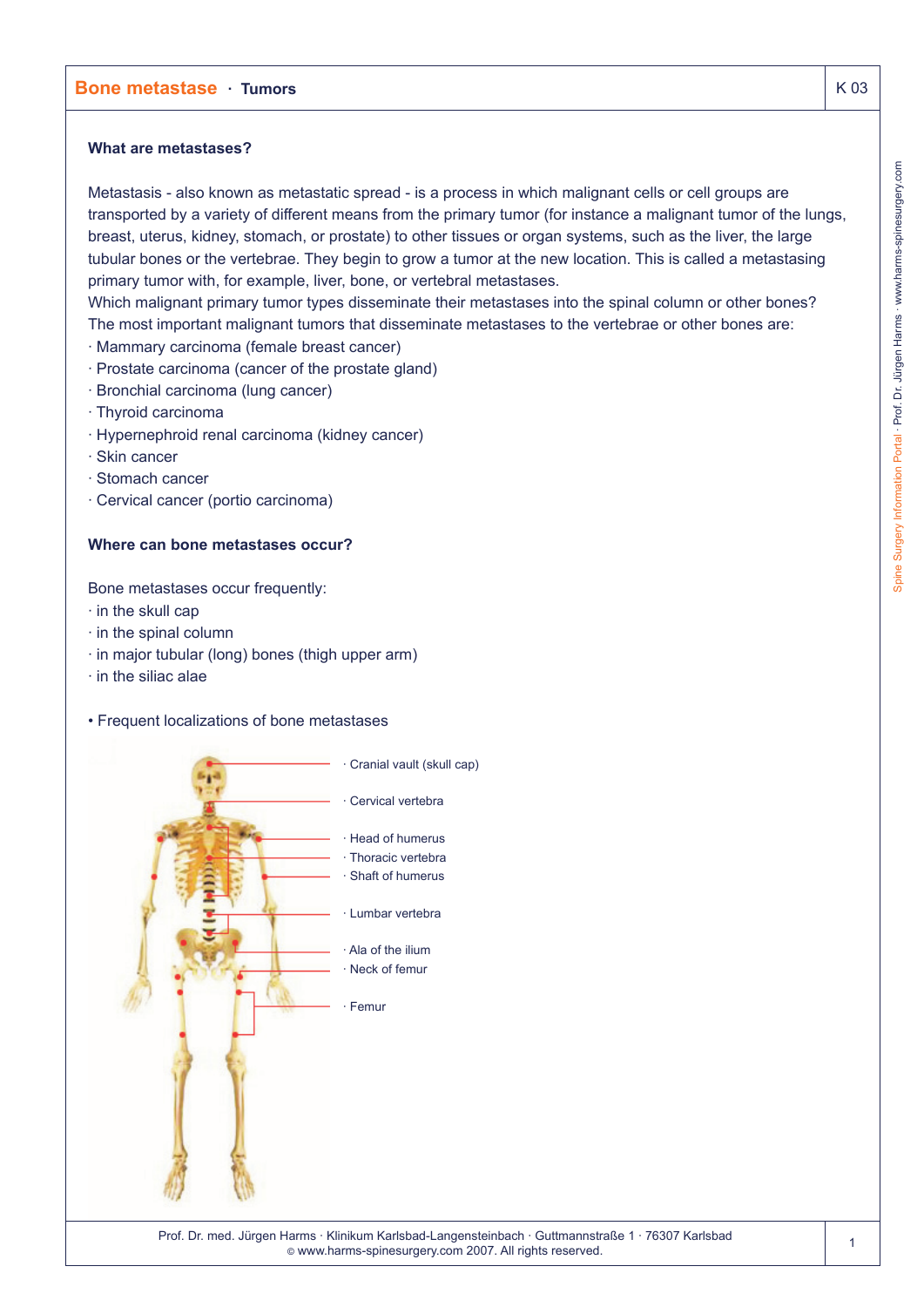## **How can bone metastases develop?**

The exact pathogenesis of metastases is not yet understood. One possible mechanism is tumor cell embolization that finds a favorable milieu in the young bony substance of the spine (spongiosa) for the nidation of tumor cells and further tumor growth.

The primary tumor outside of the spinal column gives off tumor cells, which then circulate in the bloodstream. From the bloodstream, these tumor cells can enter the bone marrow, where the tumor cells bind to the bony walls as cell groups. These malignant cell groups are called micrometastases. The normal balance in healthy bone is determined, among other factors, by a balanced activity level of the osteoblasts, which are responsible for building up bone tissue, and the osteoclasts, responsible for breaking it down.

The micrometastases disturb this balance, allowing the tumor cell groups to penetrate into the bone and destroy it. The most frequent bone metastases are osteoclastic (bone breakdown) metastases that destroy the bone by tumor growth and dissolution (osteolysis).

# **How does tumor tissue from a malignant primary tumor outside the spinal column get to the vertebrae (metastatic pathways)?**

Metastasis from a primary tumor can take one of a number of different routes:

- · hematogenic through the vascular system
- · lymphogenic through the lymphatic vessel system
- · per continuitatem by virtue of simple further growth of the primary tumors into the surrounding tissues

Vertebral metastases are disseminated mainly via the hematogenic pathway. There are several different types of hematogenic dissemination of metastases:

· Pulmonary type

A primarily malignant lung tumor disseminates its metastases through the pulmonary veins into the left heart. From there, the metastases from the primary tumor enter the blood vessels of the system circulatory system, e.g. into the liver, bones, brain and other organs.

#### · Hepatic type

A malignant liver tumor releases tumor cells after it has perforated the hepatic venous system. From there, the cancer cells get into the lungs, which then further disseminate the tumor cells via the pulmonary metastatic route.

· Portal vein type

The portal vein (vena portae) collects the venous blood from the stomach, pancreas, spleen, small intestine, and parts of the large intestine, and transports this blood to the liver. If any of these organs has a malignant tumor, tumor cells can arrive at the liver via this route, then spread throughout the body (hepatic type).

### · Vena cava type

The upper and lower vena cava collects the venous blood from the body and transports it to the right atrium. If the vena cava drainage areas include a malignant tumor, tumor cells can travel by this route through the right side of the heart to the lungs, then spread from there to create further metastases (pulmonary type).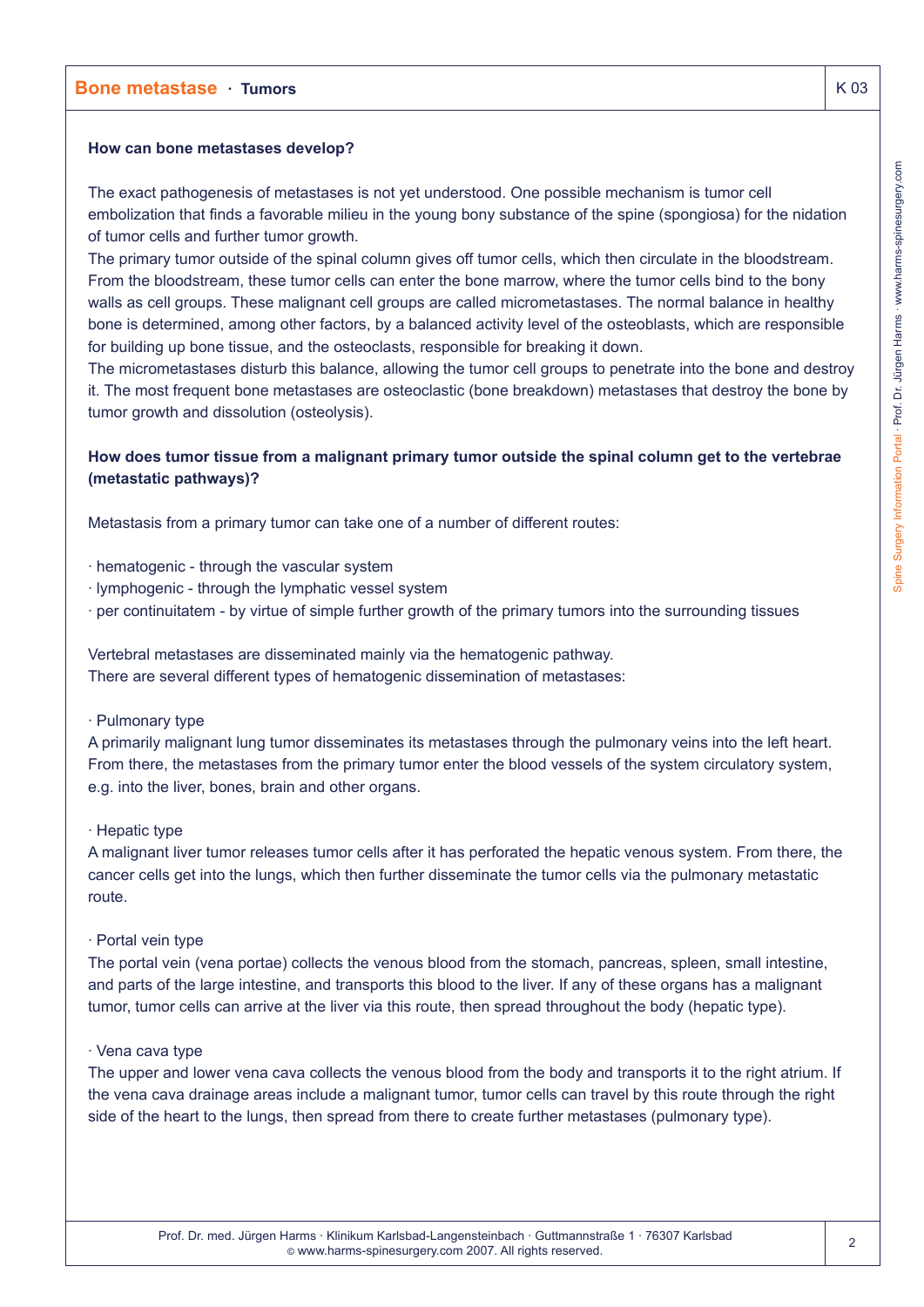## · Vertebral metastasis type

Drainage of the venous blood from the vertebrae is accomplished by the Batson venous plexus, a fine network of valveless veins consisting of the plexus venosus vertebralis externus and internus. After passing through the Batson venous plexus, the venous blood from the cervical and thoracic spine is transported to the upper vena cava (vena cava superior), and the venous blood from the lumbar spine, sacrum and coccyx is transported through the Batson plexus to the lower vena cava (vena cava inferior), and from there to the right half of the heart.

Primary tumors of the lung, breast, prostate, kidneys, and gastrointestinal tract are vascularly connected with the Batson plexus of the vertebrae. Increased pressure in the vascular system, e.g. caused by coughing, pressing or sneezing, may cause the blood flow to reverse in the Batson venous plexus, where the blood is not carried away from the vertebrae, but is rather "pressed" from the above-named organs into the vertebra. Direct dissemination of tumor cells from a primary tumor in these organs to the vertebrae can result from this mechanism.

## **What symptoms can metastases cause?**

The type and severity of the symptoms depend on metastasis spread and location. Since the presence of a tumor does not cause specific symptoms, it can prove difficult to differentiate back pain caused by tumor or metastasis disease from pain deriving from other causes, such as diseases of the spinal column involving wear, simply because the symptoms may be similar.

## · General symptoms, e.g.

- · Fever
- · Weight loss
- · Nocturnal sweating
- · Exhaustion
- · Drop in performance
- · Pain with different causes and qualities
	- · Dull constant pain at level of tumor
	- · Periosteal pain (periosteum) caused by raising and stretching of the periosteum as a result of the destruction of the cortical layer (outer wall of the vertebra) by the tumor
	- · Local pressure or percussion pain
	- · Pain at rest
	- · Stress-dependent pain
	- · Nocturnal pain
	- · Painful spinal column movement restrictions
	- · Lymph node enlargement
- · Neurological disturbances due to compression of the spinal cord or spinal nerves
	- · Radicular symptoms resulting from pressure exerted by the tumor on the spinal nerve roots. Compression of the posterior spinal nerve root results in sensory defects in the corresponding area of distribution with painful dysesthesias (impairment of sensation). Pressure on the anterior spinal nerve root causes sensomotor defects with paralyses and atrophy of the muscles in the corresponding areas of distribution.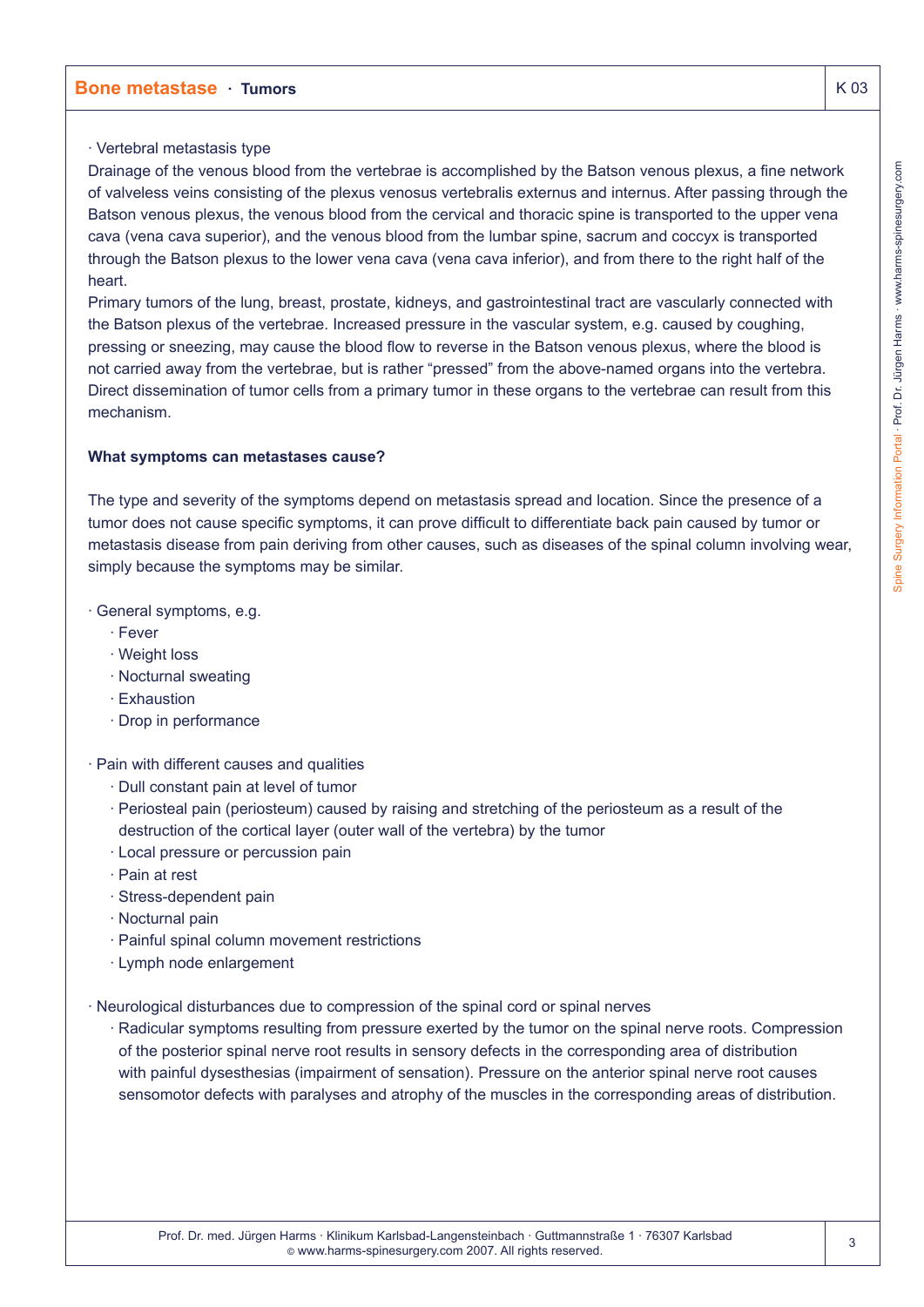· Paraplegic symptoms

Rapid metastatic growth may cause acute, complete paraplegia, the neurological effects of which always depend on the level of the vertebra affected by the tumor metastasis. Motor or sensory defects noted in the clinical examination provide an early indication of the level of the vertebral tumor.

Pressure on the posterior white columns of the spinal cord results in disturbances in depth sensitivity and gait, and changes in sensation of pain and temperature.

If the pyramidal (corticospinal) tract is damaged by tumor pressure on the spinal cord, a muscular weakness may develop in the legs accompanied by a sense of tiredness and temporary paralytic symptoms.

- · Dysfunctions of bladder and colon function
- · Sexual dysfunction
- · Changes in reflexes (enhanced, reduced, absent)
- · Instability of affected mobile segment due to
	- · Increasing destruction of the vertebra affected by tumor disease
	- · Pathological fracture of the destabilized vertebra
- · Symptoms deriving from the organ systems in which the primary tumor is located and metastatic spread to the spinal column (gynecological symptoms, gastrointestinal symptoms, abnormalities in the urogenital system, lungs, thyroid gland and prostate).

### **How are metastases of the spinal column diagnosed?**

Bone or vertebral metastases are often diagnosed while examining the region of a known primary tumor located outside the spinal column or "incidentally" within the framework of an x-ray examination to clarify "back pain." It is important to do a complete diagnostic workup so that the dignity (benign/malignant) and type of the primary tumor (location outside of spine or primary bone tumor?) can be confirmed.

This information then serves as the basis for any further therapy.

The following examination methods can be used to obtain an exact diagnosis:

- · Medical history and clinical examination
	- · Onset and nature of symptoms? (acute/gradual onset)
	- · Did the symptoms occur without any apparent cause?
	- · Accident traumas in medical history?
	- · Any history of spinal column or back symptoms?
	- · Is spinal mobility restricted?
	- · Where is the pain?
	- · Describe the quality of the pain (dull, burning, continuous, intermittent, dependent on stress load or postural position)?
	- · Any soft tissue swelling?
	- · Unintentional weight loss?
	- · Did the clinical examination of the organ systems reveal any abnormalities?
	- · Any notable lymph node swelling?
- · Neurological examination
	- · Are there any sensory or motor dysfunctions?
	- · Does patient limp in an attempt to relive pain, or due to paralysis, or leg shortening?
	- · Are there any signs of bladder, colon or sexual dysfunction?
	- · Are the muscles normal or is muscular atrophy evident?
	- · Have the reflexes changed?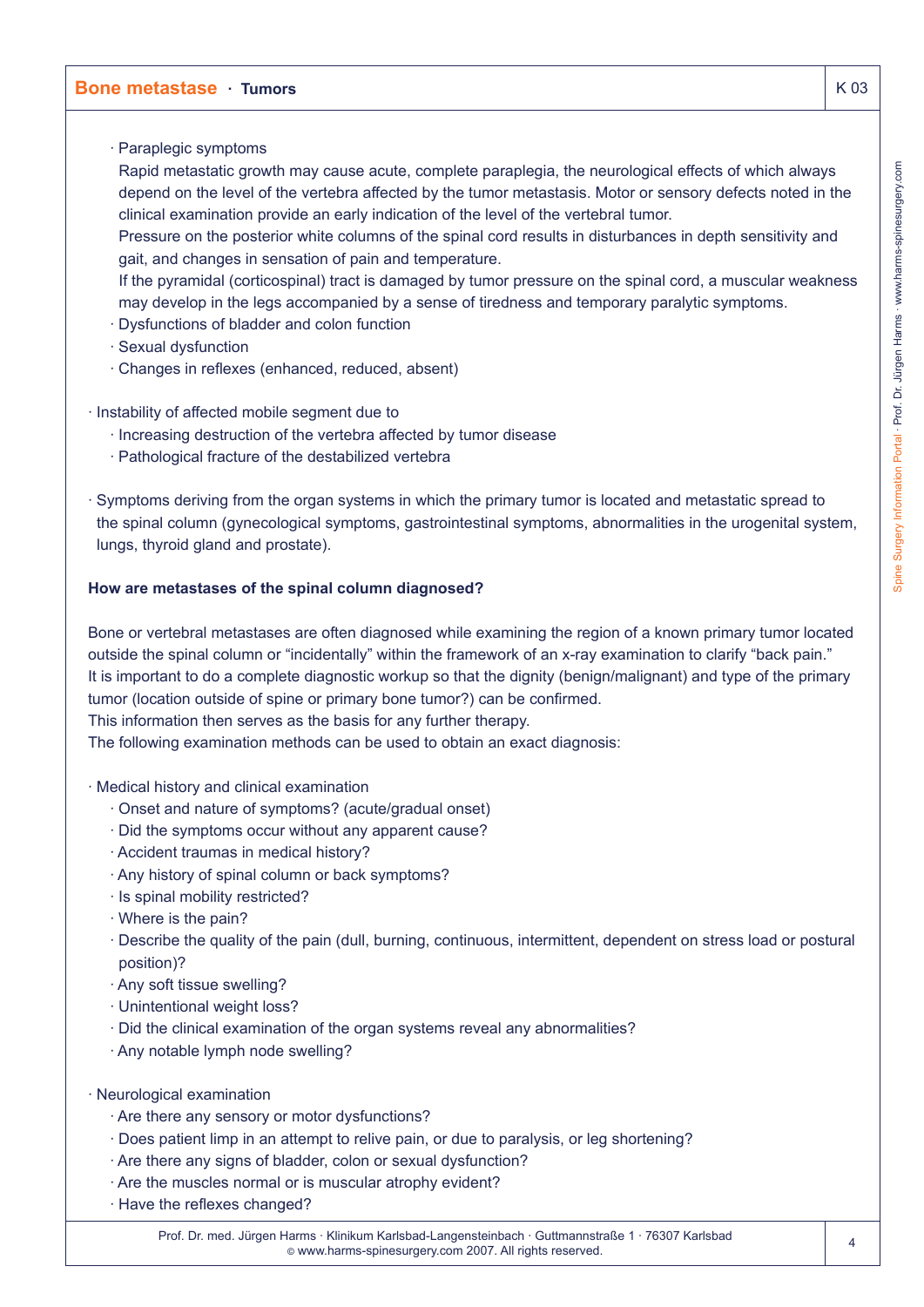### · Instrumental imaging diagnostics

· Conventional x-ray images

Conventional x-ray images in 2 planes with oblique or direct images may provide valuable initial information for an first diagnosis.

It is possible to assess the location and spread of the tumor, the nature of the bony structure of the vertebra, and the height of the intervertebral space. The location of the tumor within the vertebra provides initial evidence of its dignity (benign/malignant), since benign processes, with the exception of hemangioma and eosinophilic granuloma, are usually found in the posterior portions of the vertebrae and malignant tumors are usually found in the anterior portions.

Computer tomography (CT)

Using this layered imaging technique, tumorous changes in the bony vertebral structure can be visualized. Different sectional image layers are combined to create three-dimensional reconstructions of local findings. Computer tomography is used in precision puncturing of the suspicious tissues or for imaging of narrowed spinal canal sections with the help of a contrast agent (CT myelography).

Magnetic resonance tomography (MRT, MRI)

Magnetic resonance tomography is highly suitable for assessing the location of the tumor in relation to the spinal cord and spinal nerves, possible infiltration of neighboring soft tissues, and mass displacement or ingrowth of the tumors into vessels in fine-layered images.

This technique is now considered the most useful of all for diagnosing tumor diseases, and also for differential diagnostics to distinguish them from other diseases of the spinal column. Another important field of application for MRT is in monitoring after surgery, radiation therapy, or chemotherapy on a vertebral tumor.

- · Nuclear medicine examination methods
	- · 3-phase skeletal scintigraphy

In this method, the patient is injected with a radioactive marker (technetium-99m methylene diphosphonate) that then accumulates in bones at areas where metabolic activity levels are elevated. The entire bony skeleton is portrayed and the areas with elevated metabolic levels are clearly distinguishable from normal structures, thus providing an overall simultaneous view of all areas with raised metabolic activity levels.

This method is nonspecific, i.e. any and all areas of high-level bony metabolism are shown. Differentiation between benign and malignant tumors, active arthrosis, or an infection of a vertebra can only be obtained using the other diagnostic methods.

· Positron emission tomography (PET)

Preceded by administration of a radioactively marked substance, this method renders increased levels of metabolic activity in the body (e.g. the elevated metabolic levels in a tumor) visible. Modern PET devices are coupled with CT scanners. This "two-in-one scanner" creates images using both CT and PET technology that are then compiled by computer to create an image that provides the needed information.

· Single photon emission computer tomography (SPECT)

This nuclear medicine examination method, combined with spiral computer tomography and the administration of various agents with low-level radioactivity, can make changed metabolic processes in the body down to the molecular level visible. This combination of the two methods unifies the data obtained in the SPECT examination with the layered spiral CT images, allowing for the exact localization of regions of the body with pertinent anomalies.

· Myelography

With the injection of a contrast agent into the spinal canal, myelography can make changes that are narrowing or compressing the spinal nerves (e.g. tumor compression, intervertebral disc prolapse) visible.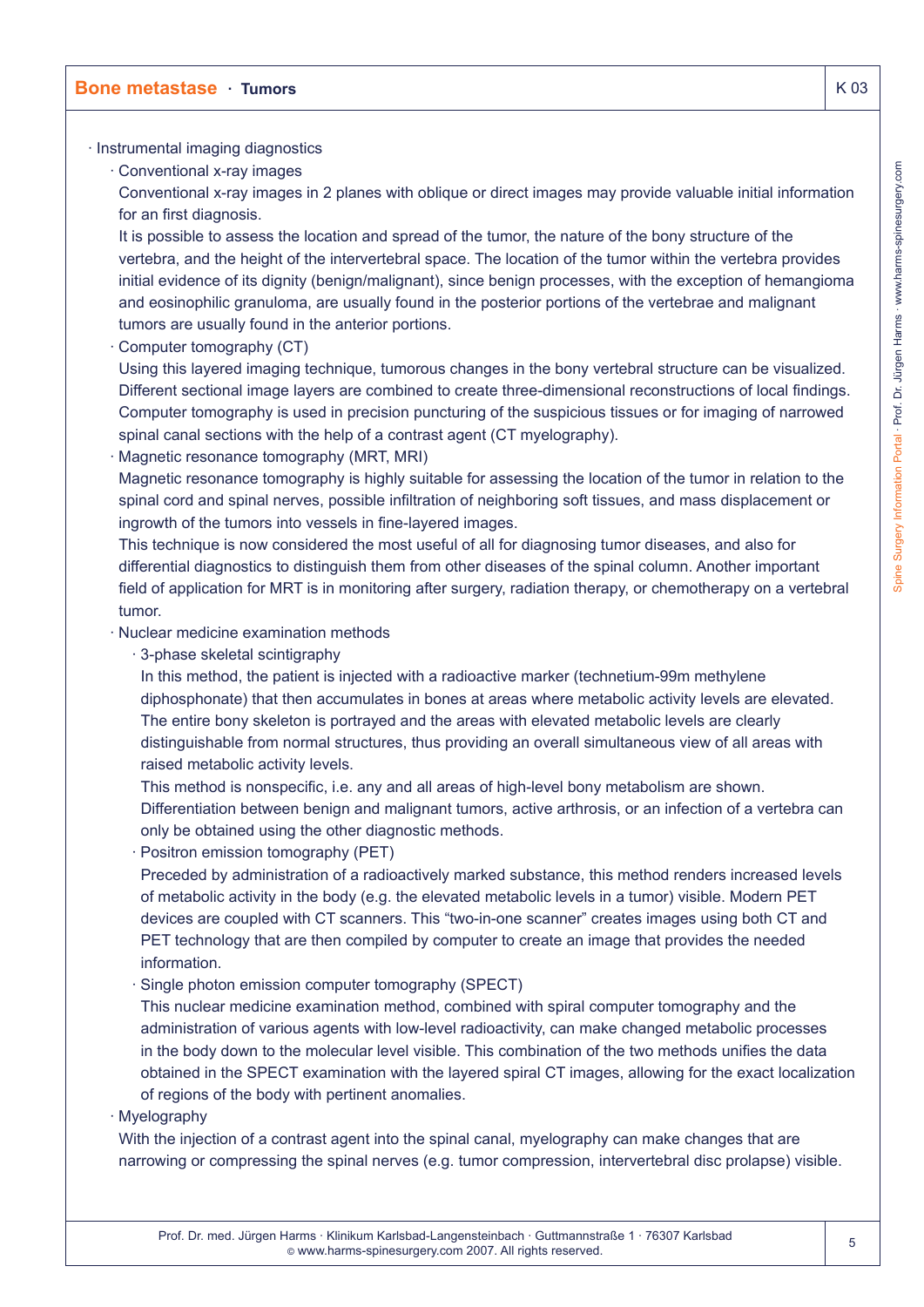The contrast agent is distributed throughout the entire spinal canal by shifting the position of the patient on the examination table. A dynamic examination in motion can be done using fluoroscopy. Myelography is usually followed by a CT scan.

· Angiography

If a precise image of tumor vascularization is required as a basis for surgical planning and MRT and CT cannot provide reliable results, a contrast agent-based image of the arterial vessels can be obtained by this method, proving exact information concerning the vascularization of the tumor and the position of the tumor in relation to major vessels.

· Sonography

An ultrasonic examination, of the abdominal cavity in particular, provides for a rapid indication of the possible presence of liver tumors, kidney or adrenal tumors, or suspected lymph node changes along the major vessels of the abdominal cavity.

· Biopsy and examination of tissues at the cellular level

In a biopsy, various methods are employed to remove tissue from a suspicious area. These tissue samples can then be examined under a microscope.

This examination method facilitates a reliable assessment of the dignity (benign or malignant) of a tumor, so that further therapeutic steps can then be taken.

There are various biopsy methods:

· Closed methods

In fine needle or punch biopsy, a small amount of the suspected tissue is removed under anesthesia.

By examining this tissue sample under a microscope, it is possible to arrive at an exact histological (microscopic structure of tissue) diagnosis (tumor type, benign/malignant).

These punctures are minimally invasive in nature and are usually done under CT monitoring.

· Open methods

Excision or incision biopsy involves partial or complete removal of tissue portions altered by tumor activity under anesthesia, followed by histological analysis of the tissue.

# · Laboratory diagnostics

Laboratory diagnostics are generally not suited to the confirmation of the presence of a tumor. Some laboratory parameters are nonspecific, i.e. they can also be changed by other diseases.

- · Blood sedimentation rate (BSR)
- · C-reactive protein (CRP)
- · White blood cell count (leukocytes)

These inflammation parameters can be elevated in tumor diseases, but this may also be the case with other kind of infection.

Tumor markers are proteins that occur in low concentrations in blood plasma, where they can be measured. They are produced by tumor cells, but sometimes by normal cells as well.

While elevated concentrations of various tumor markers may be an indicator of the potential presence of certain type of tumor, this evidence is not conclusive.

Known tumor marker include:

- · Alpha-fetoprotein (AFP) as an indicator for hepatic (liver) carcinoma
- · Neuron-specific enolase (NSE) as an indicator for a parvicellular bronchial carcinoma or neuroendocrine tumors
- · Prostate-specific phosphatase (PSA) as an indicator for prostate carcinoma
- · Monoclonal antibodies from the group of cancer antigens (CA) may, depending on the existing CA type, provide evidence of tumors of the mammary glands, the pancreas or the stomach.
- · Carcinoembryonal antigen (CEA) is an indicator for tumors of the gastrointestinal tract.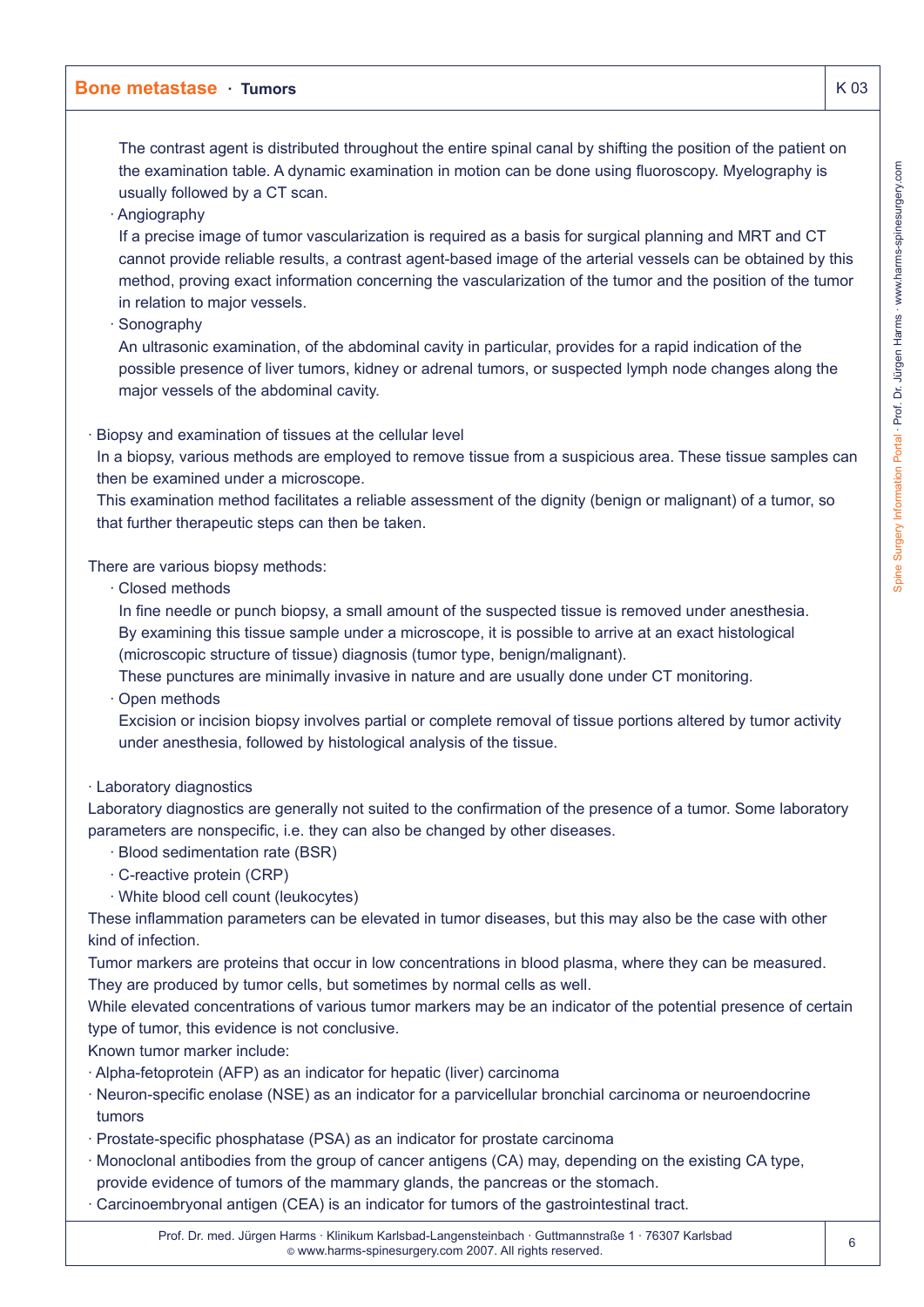# **How is diagnostic staging of bone tumors and bone metastases done?**

Once a tumor is found in a bone or other organ, the treating physician must quickly gain an overall picture that includes the following factors in order to classify the newly found tumor according to stage (grading):

- · Dignity, i.e. is the tumor benign or malignant?
- Final confirmation of this can be obtained by microscopic analysis of a tissue sample at the cellular level (histology).
- · In this analysis, the status of the tumor cell groups can be determined, i.e. to what extent the tumor cell groups deviate from healthy, differentiated cells. This procedure is known as tumor grading. It provides valuable information as to the aggressiveness, growth, and metastatic spread potential of the tumor. The grades are classified from G1 (well differentiated) to G4 (undifferentiated). The more undifferentiated tumor tissue is, the more malignant the tumor is.
- · Tumor location and spread
- CT and MRT scans can be used to determine the location and spread of the tumor and its relation to adjacent tissue structures.
- · Are metastases from the tumor present in other organ systems (lungs, liver, bones)? Whole body skeletal scintigraphy, MRT, and CT reveal whether, and where, metastatic spread has taken place. Accurate knowledge concerning these factors is decisive for developing an individual therapeutic strategy and the prognosis of the course of the tumor.

# **Is there a system to classify malignant bone tumors or bone metastases (TNM classification)?**

The TNM system is used for all malignant tumors with the exception of leukemia and malignant lymphomas. This system can be used to assess individual cases of tumor disease.

The TNM system is internationally standardized. It provides support to practicing physicians after diagnosis and throughout the course of the disease by defining a "common language":

The three letters stand for:

- · T (tumor) Tumor extent or size of primary tumor
- $\cdot$  N (node)  $\cdot$  Are there any lymph node metastases?
- · M (metastasis) Has metastatic spread from the primary tumor occurred?
- $\cdot$  G (grading) How is the differentiation of the tumor tissue graded?

The letters T, N, M and G are further differentiated by adding numbers that provide information as to the size of the tumor (T1-T4), the existence and number of lymph node metastases (N0-N3), presence or absence of metastatic spread to other organ systems (M0 or M1) and the degree differentiation (grade) of the tumor tissue (G1-G4).

If it is not possible in the diagnostic process to provide reliable information on one of the three factors in the TNM system or grading, the letter X is added.

"MX" would therefore signify that no reliable data on the presence of metastases can be provided.

Example of TNM classification of a primary bone tumor of the spinal column:

T1N1M1G4 would mean:

- T1: The tumor has broken through the corticalis (hard bony outer wall) of the vertebra and is infiltrating the adjacent tissue
- N1: Regional lymph node metastases are present
- M1: Confirmed metastatic spread of the tumor to lungs, liver, or other bones
- G4: The tumor tissue is undifferentiated, i.e. highly malignant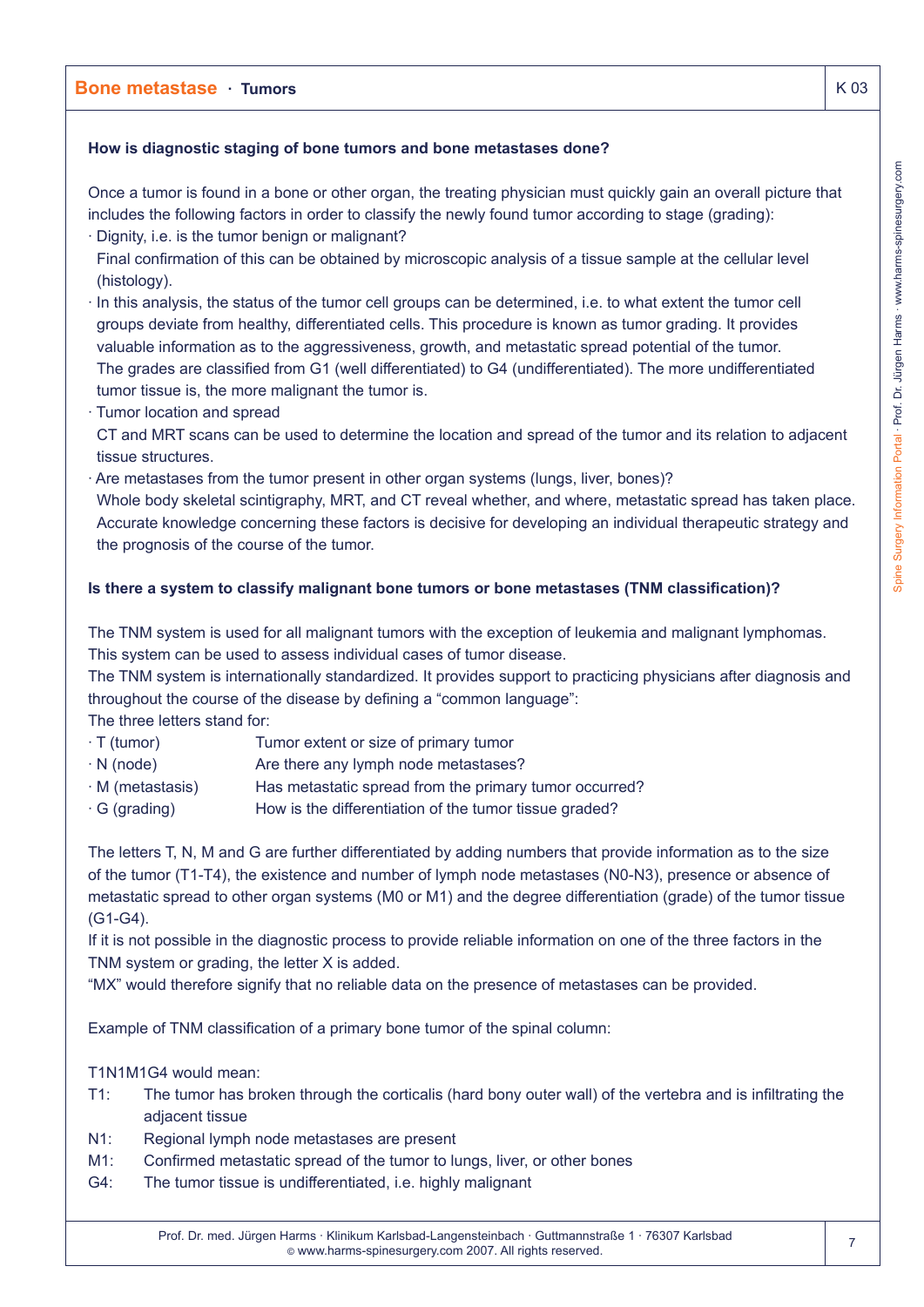**Is there a classification system that designates the location of a vertebral metastasis in relation to surrounding structures, providing a surgeon with information for planning a possible surgical procedure?**

The Tomita classification system divides metastases of the spinal column into 7 subtypes based on their localization. The combination of this information with a specially developed score provides guidelines for porjected therapeutic objectives and possible surgical procedures.

• Tomita classification of localization of vertebral metastases

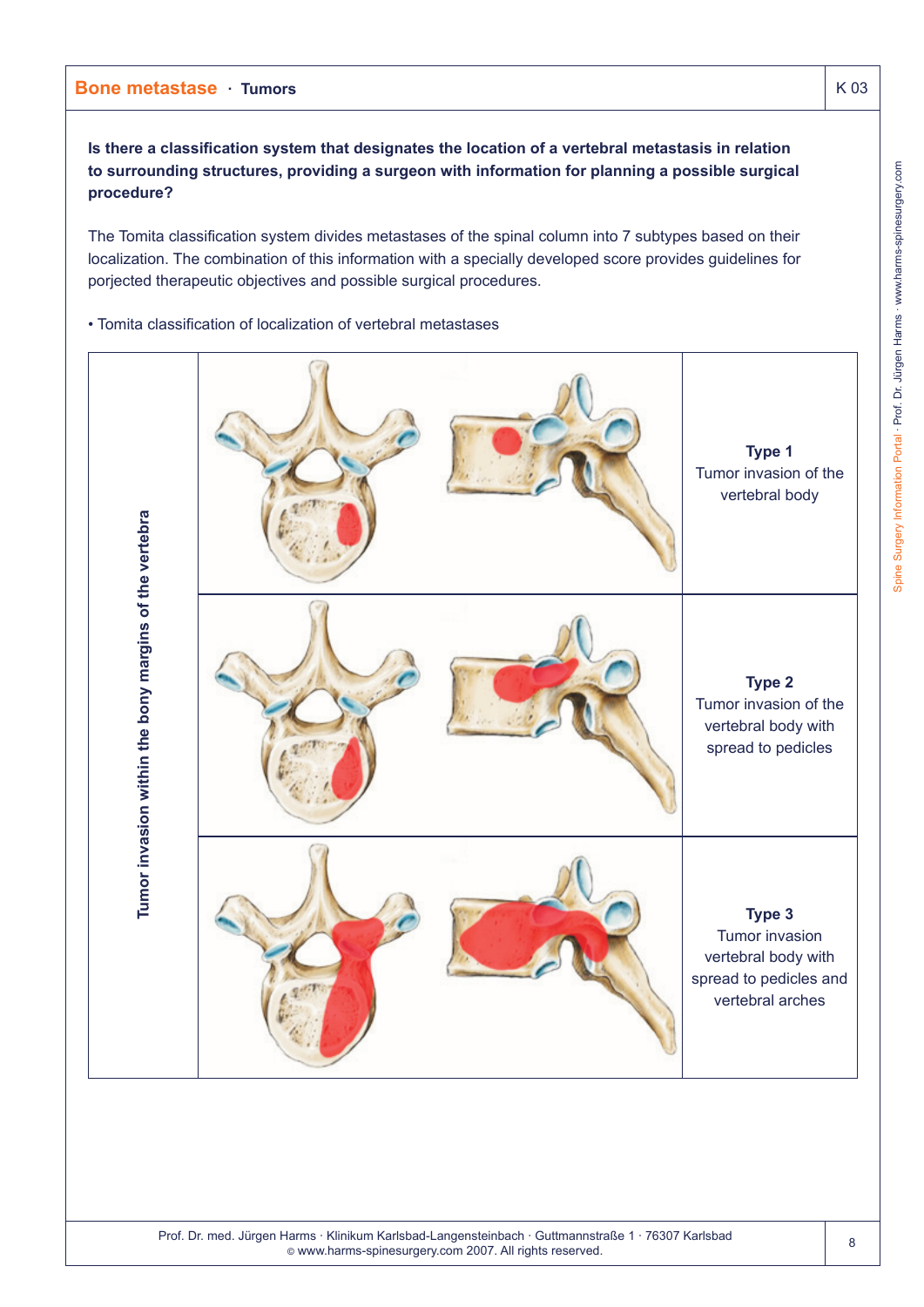**Tumor invasion with perforation through the bony margins of the vertebra**

Tumor invasion with perforation through the bony margins of the vertebra

**Multisegmental tumor invasion within and outside of the bony margins of the vertebra**

**Multisegmental tumor** 

invasion within and outside of the bony margins of the

vertebra

![](_page_8_Figure_2.jpeg)

Prof. Dr. med. Jürgen Harms · Klinikum Karlsbad-Langensteinbach · Guttmannstraße 1 · 76307 Karlsbad © www.harms-spinesurgery.com 2007. All rights reserved.

#### 9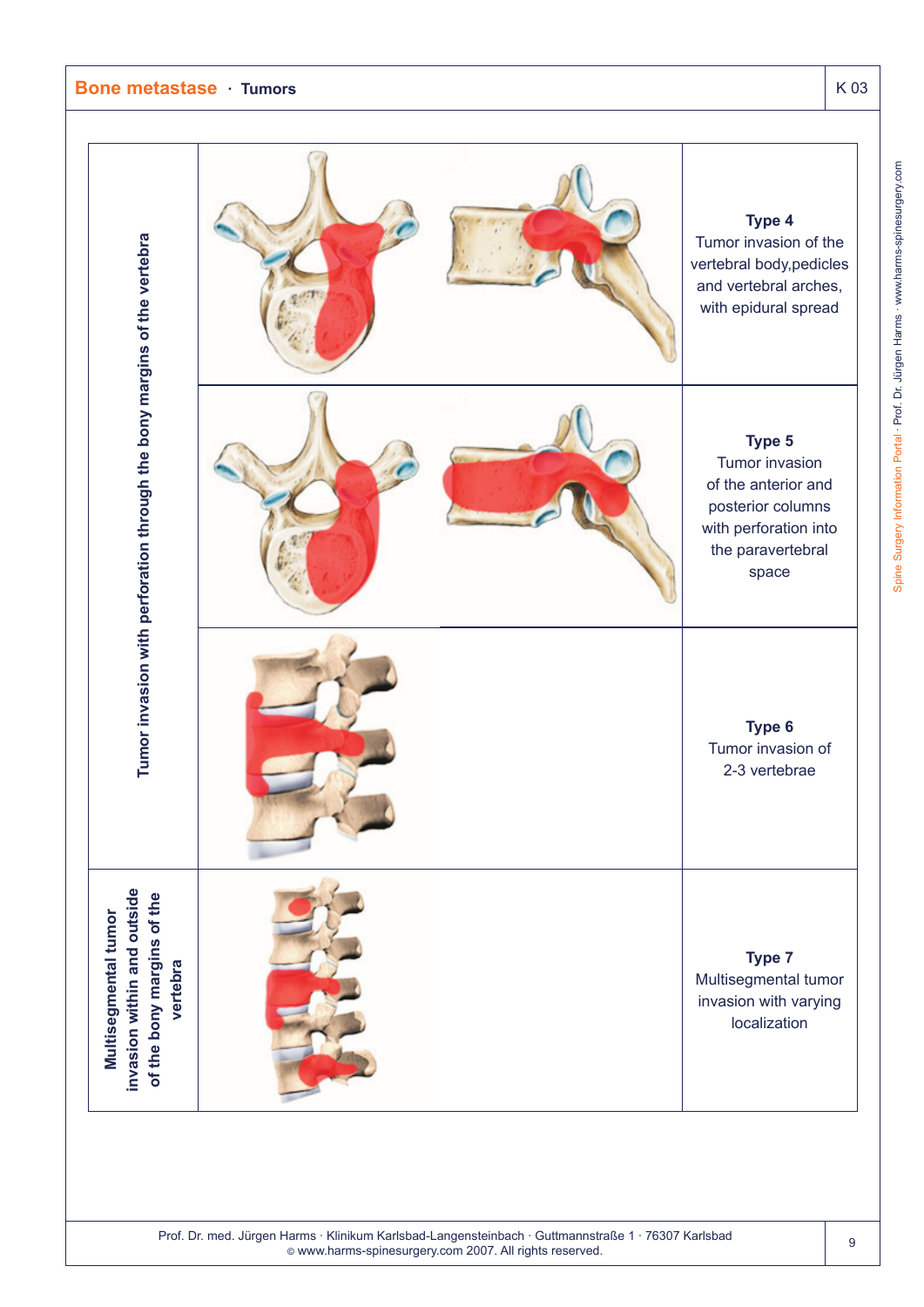In the score system introduced by Tomita in 2001, three parameters of the existing tumor disease are evaluated with points. The total of all points can then provide guidelines for therapeutic objectives and possible surgical procedures.

The three evaluation parameters for the metastatic disease to be assessed are:

1. Malignancy grade of the primary tumors:

- · Slow growth tumor (e.g.: carcinoma of the female mammary gland, the prostate, or the thyroid gland)
- · Moderate growth tumor (e.g.: carcinoma of the kidney or cervix uteri)
- · Rapid growth tumor: (e.g.: carcinoma of the lungs, liver, stomach, large intestine, and tumor of unknown situs.)

2. Visceral metastases in the lungs, liver, kidneys, or brain:

- · No visceral metastases
- · Visceral metastases can be treated by surgery or transarterial embolization
- · Untreatable visceral metastases
- 3. Bone metastases:
- · Solitary or isolated metastases of the spinal column
- · Multiple bone metastases (solitary or isolated metastases of the spinal column together with other bone metastases or multiple spine metastases with or without bone metastases).

These three parameters are assigned points to produce a score:

| <b>Points</b> | <b>Prognosis</b> | <b>Factors</b>      | <b>Factors</b>  |
|---------------|------------------|---------------------|-----------------|
|               | Primary tumor    | Visceral metastases | Bone metastases |
| 1             | Slow growth      | None $(0)$          | Solitary        |
| $\mathbf{2}$  | Moderate growth  | Treatable           | <b>Multiple</b> |
| 3             | Rapid growth     | Not treatable       | None $(0)$      |

In this evaluation method, 2-10 points can be scored. The point score provides surgeons with helpful strategic information concerning therapeutic objectives and possible surgical approaches.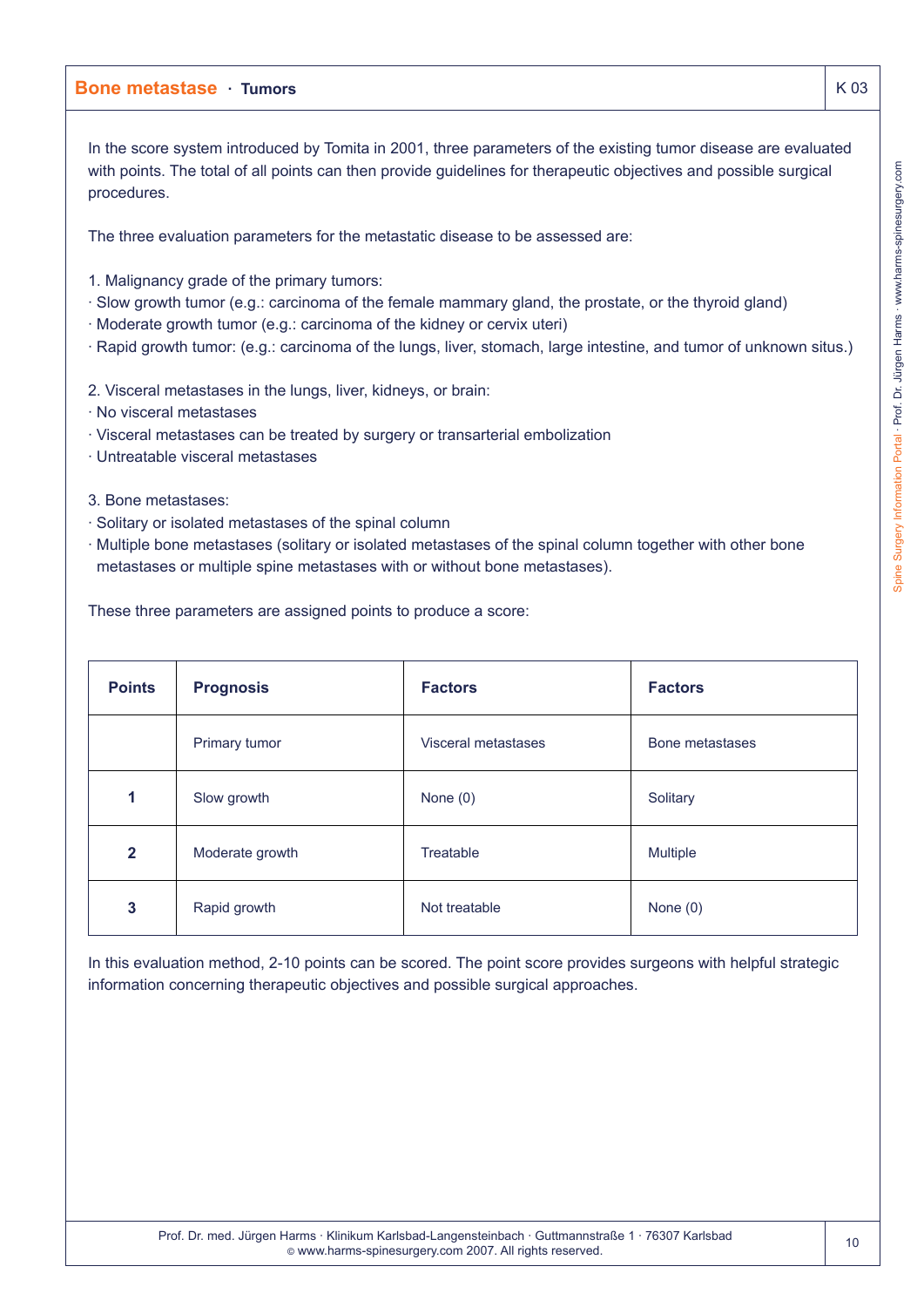| <b>Points</b> | <b>Therapy objective</b>  | <b>Surgical strategy</b>                        |  |
|---------------|---------------------------|-------------------------------------------------|--|
| 2,3           | Long-term local control   | Broad or marginal removal                       |  |
| 4,5           | Medium-term local control | Marginal or intralesional removal of metastases |  |
| 6,7           | Short-term palliation     | Palliative surgery                              |  |
| 8,9,10        | <b>Terminal care</b>      | Supportive treatment                            |  |

With initial scores of 2-3, where the tumor tissue can be removed broadly or up to the edge of the healthy tissue (marginal), local improvement can be presumed over the long term. These findings have the best prognosis. With scores of 4-5 points, indicating marginal or intralesional (inside the tumor boundaries) removal of the metastasis tissue, improvement over the medium term is to be expected.

With a score of 6 or 7 points, only palliative (alleviating and protective) procedures are undertaken to stabilize collapsed vertebrae or prevent imminent paraplegia by means of decompression surgery.

Only a short-term improvement of the tumor disease can be achieved using these methods.

Patients with scores between 8 and 10 points are usually not operated on.

# **How are metastases of the spinal column treated?**

Once a tentative diagnosis "metastasis in the spinal column" has been reached, the dignity (benign/malignant), exact localization, existence of any further metastases in other organ systems, and the cellular structure of the tumor must be clarified.

If a malignant tumor is confirmed, a therapeutic strategy must be drawn up based on the findings at hand. Since tumor disease always comprises a complex clinical picture, the individual therapeutic strategy must be developed by a team of specialists. The cooperation of these specialists in this interdisciplinary tumor conference ensures the patient the highest possible level of therapeutic quality based on their specialist skills and knowledge. The participants in the tumor conference include surgeons as well as specialists for tumor chemotherapy (oncologists) and radiotherapy, radiologists and pathologists.

The main pillars of vertebral tumor treatment are:

- · Radiotherapy
- · Chemotherapy
- · Pain therapy
- · Tumor surgery

Malignant tumor diseases of the spinal column cannot always be healed despite surgery and supportive radiotherapy and chemotherapy.

In the spinal column in particular, the surgeon encounters limitations presented by the anatomical situation (spinal cord, spinal nerves, vascularization) when it comes to radical surgery. That is to say: not every tumor can be radically removed in the oncological sense of the word.

Tumor surgery of the spinal column adapted to the individual findings may, however, help improve the quality of life of the patient to a significant degree.